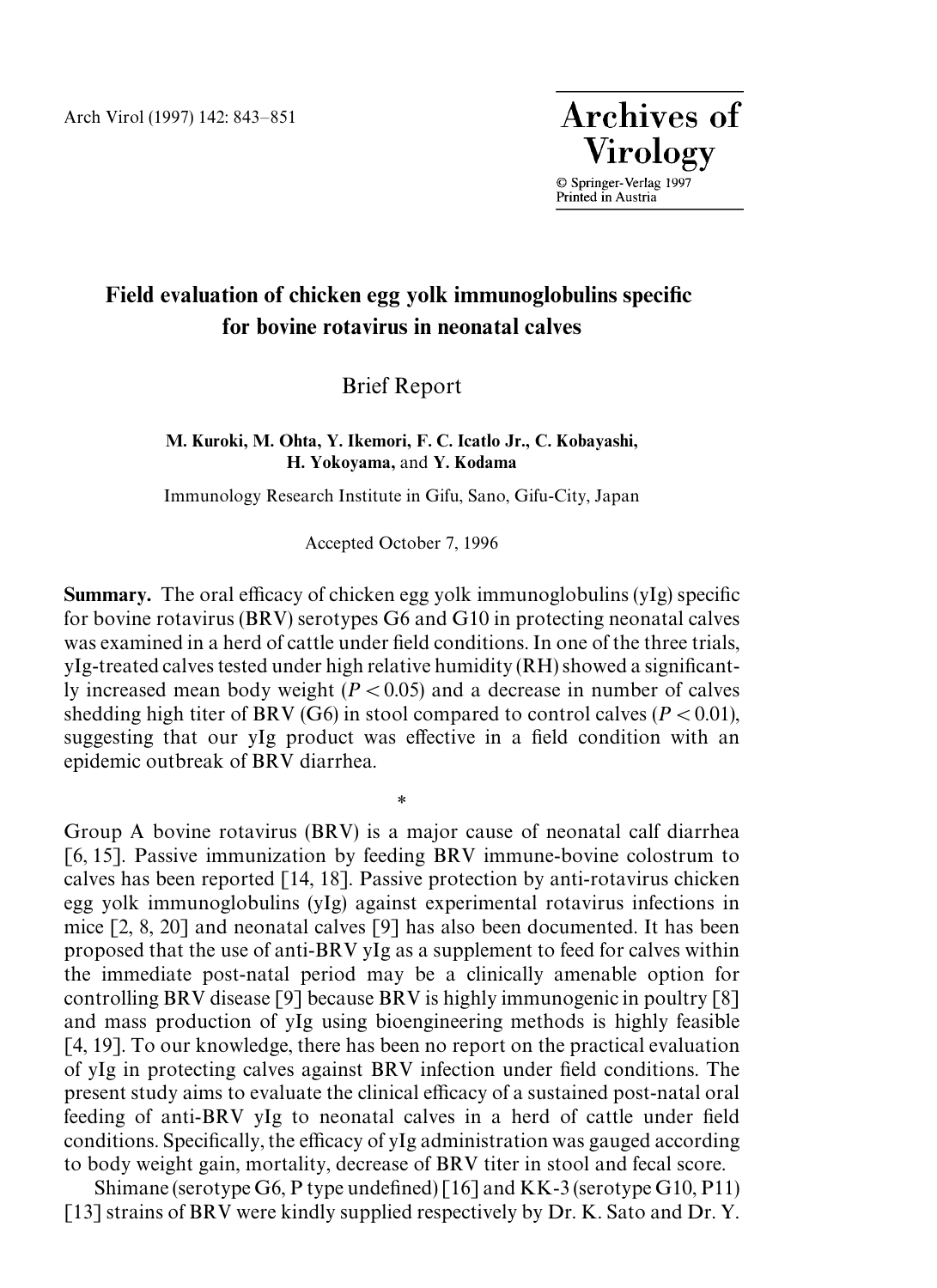Murakami, National Institute of Animal Health, Tsukuba, Japan. Virus cultivation in MA-104 cells was done with Eagle's Minimum Essential Medium containing  $1\mu g/ml$  of trypsin (Type III, Sigma, St. Louis, MO). Virus titration of 10% homogenates of diarrheic stool samples was performed with roller tube cultures [5]. Virus infectivity titers were expressed by median tissue culture infective dose  $(TCID_{50})$  as determined by the appearance of cytopathic effect in MA-104 cells. The virus neutralization test was conducted using the same medium as described previously [5]. The virus neutralizing antibody titer of yIg powder was expressed as the reciprocal of the highest yIg dilution that showed complete inhibition of cytopathic effect of 200  $\text{TCID}_{50}$  of homologous BRV.

Each of one thousand BRV-seronegative (titer,  $\langle 10 \rangle$ ) White Leghorn hens were immunized with formal in-inactivated Shimane or KK-3 antigen containing  $10^9$  TCID<sub>50</sub>. Anti-Shimane or anti-KK-3 yIg powder was prepared from eggs derived from the immunized hens using hydroxypropylmethylcellulose phthalate as described previously [7, 9]. The anti-KK-3 and anti-Shimane yIgs were integral components of our bivalent yIg trial product.

Detection of BRV was done by inoculation of stool homogenate (10%, wt/vol) collected at the onset of severe diarrheal episodes onto MA-104 cells and examination for the appearance of cytopathic effect. BRV antigen in the medium of MA-104 cells was detected by the use of a commercial latex agglutination test kit (Serodirect-Rota, Eiken Chemical Co. Ltd., Tokyo, Japan). Serotyping of BRV isolates was done by virus neutralization tests using hyperimmune chicken anti-Shimane (titer, 20480) or anti-KK-3 (titer, 20 480) yIg solution prepared by saturated ammonium sulphate precipitation as described previously [8].

A herd of Japanese Black beef calves housed in a high-roofed 50-cow capacity calving barn in Atsuta village near Sapporo City, Hokkaido, Japan, was selected for the field trials because the herd had neonatal calf diarrhea and pneumonia for the three years immediately prior to the field trials. Some of the dams were transferred for this study from other prefectures. Weather conditions, diarrhea outbreaks and BRV shedding in stools of calves during the pre-trial period were investigated in the herd from April to September, 1993. Thereafter, a series of three field trials to evaluate yIg efficacy in calves were conducted sequentially in 1994 (February 21 to March 29, April 2 to May 12, and May 1 to 29) in the same barn. Ten Japanese Black calves were randomly assigned to yIg-treated or control group in each trial. All of the calves in the treated groups were orally administered a total of two grams of combined anti-Shimane and  $KK-3yIg$  (each with homotypic titer of 12800) three times a day for two weeks after birth. The yIg solution reconstituted with 50 ml of distilled water was delivered orally via a 50 ml syringe. A total of 30 head of control calves were not treated with yIg. All the treated calves were left in contact with the control calves in order to evaluate the efficacy of yIg in preventing natural BRV transmission. The calves in both groups were nursed by their dams for the whole duration of the trial including the suckling of their colostrum. All dams were given a commercial vaccine for enterotoxigenic *Escherichia coli* K99.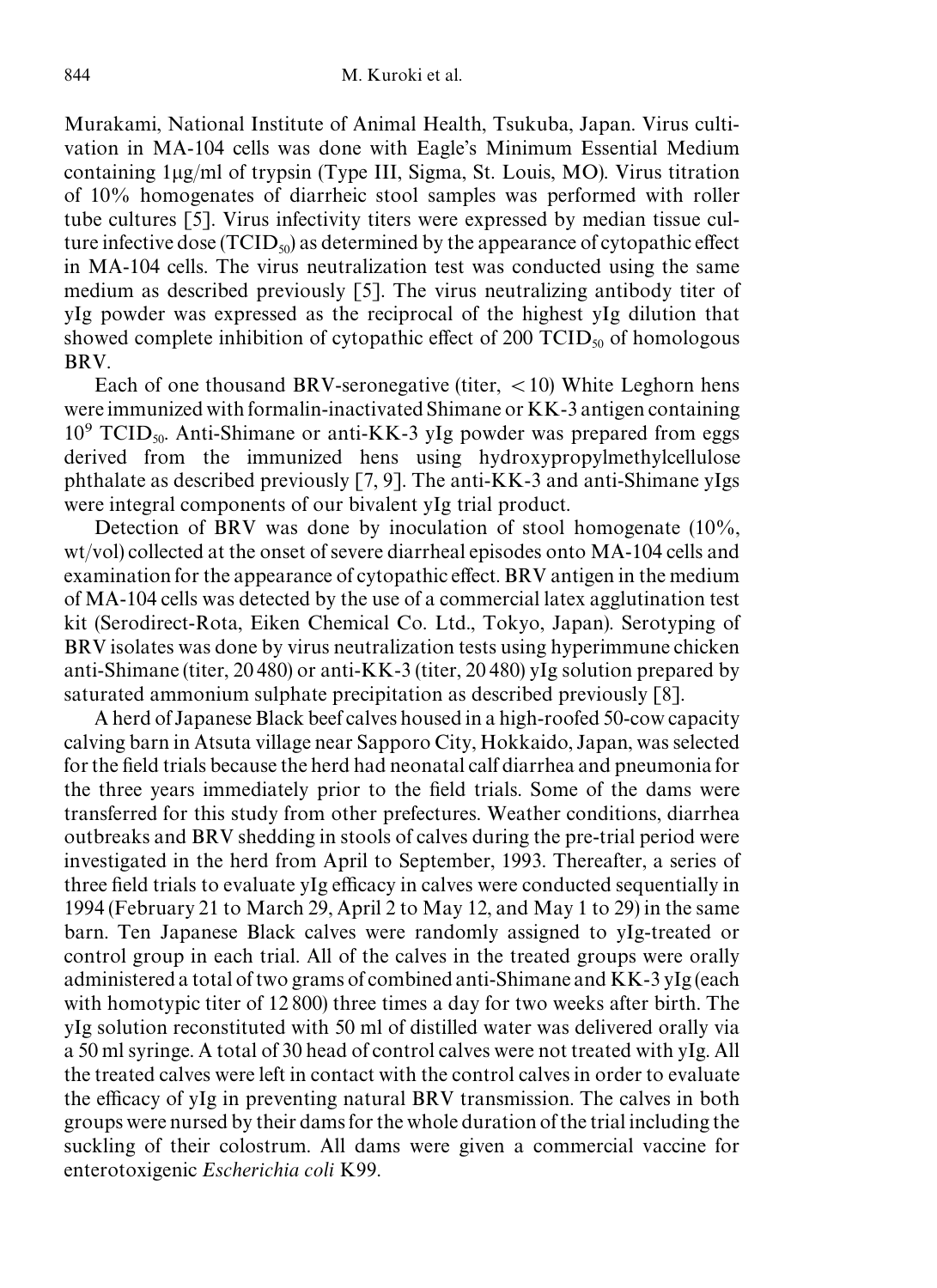Body weight gain of surviving calves was expressed as body weight at two weeks over body weight on day of birth. Body weight gain of dead calves was expressed as percentage weight gain from birth until the day they died. Fecal score was determined numerically every morning as follows:

 $0 =$ normal feces, 1 = soft feces, 2 = mild diarrhea, 3 = severe diarrhea. Cumulative fecal scores were determined daily for each calf for two weeks after birth. Detection of BRV was done daily by the same method as in the pre-trial period using MA-104 cells and a latex agglutination test.

All calves in the first trial, but not in the second and third trials were bled once at 24 h of age for evaluation of serum total protein (TP), anti-Shimane and anti-KK-3 neutralizing antibody titer. TP was measured by a commercial kit (Protein Assay Kit, Bio-Rad, Richmond, Ca). A commercial fetal calf serum (Gibco Lab., Grand Island, NY., lot no. 49K0290) was used as control serum for evaluation of serum TP, and anti-Shimane and -KK-3 neutralizing antibody titer.

Clinico-pathologic findings for calves that died the year before the field trials (April in 1992) were collected from the Ishikari Livestock Hygiene Service Center. Detection of enterotoxigenic *E. coli* K99 and K88 was done using specific antisera by the public officers of the same livestock service center.

The means of air temperature, daily relative humidity (RH) and precipitation in the Sapporo area during the field trials (February to May, 1994) were calculated from data issued by the Japan Weather Association.

Body weight gains and cumulative fecal scores were compared between the treated and control calves by Welch test. The number of calves shedding BRV between these groups was compared by Fischer exact test. The percentage of days associated with rain or snow, mean of RH (%), air temperature, and precipitation (mm/day) in the first trial were compared with those of the second or the third trials by Fisher exact and Welch tests. The means of serum TP levels in the treated group were compared with those in the control group in each trial byStudentt-test. The meanserumTPlevel of the survivingcalvesin both treated and control groups were compared with those of dead calves using the same test.

Mortalities of calves were found to be associated with diarrhea and pneumonia aside from accidental causes in the farm during the pre-trial period (April, 1992 to January, 1994). The pathogenic agent associated with a serious outbreak of diarrhea in September, 1992 was enterotoxigenic *E. coli* K99. Since October, 1992, the farm workers began to administer a commercial vaccine for enterotoxigenic *E. coli* K99 to dam. Since then, there was a total of 18 mortalities associated with diarrhea (in February, August, and December, 1993). The pathogenic agent inducing these diarrhea in 1993 was confirmed to be BRV as described below. The results of BRV detection from feces of the 21 heads of calves during the pre–trial survey for BRV incidence in 1993 are summarized in Table 1. The number of BRV positive calves associated with diarrhea was 14 out of 21 diarrheic calves (66.7%). BRVs isolated from 14 calves were all identified as belonging to serotype G6 according to the criterion of more than 20-fold difference in neutralizing antibody titer (Table 1).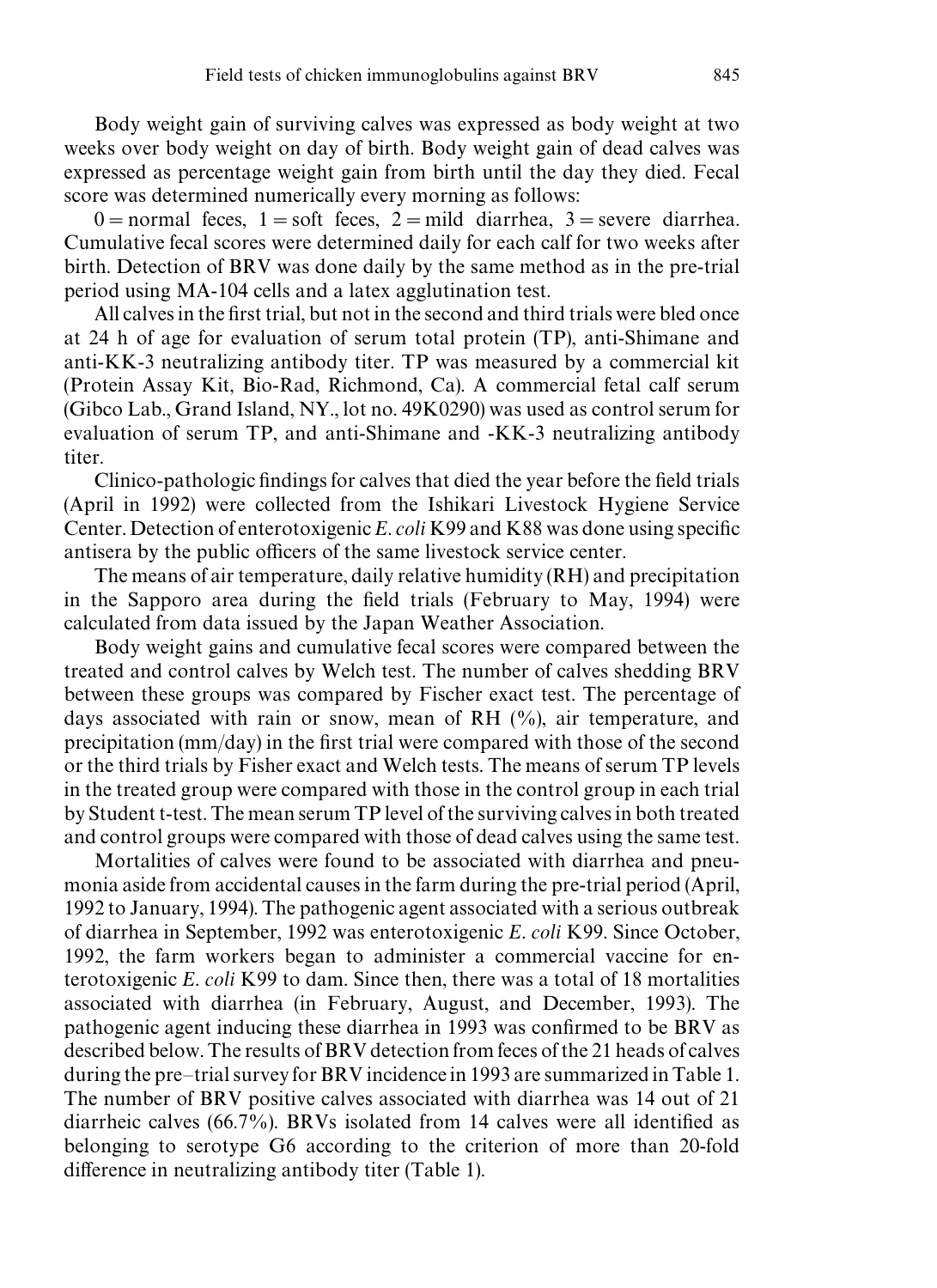|             | BRV detection by isolation test |                                 |                                              |                      |                     |                                             |  |
|-------------|---------------------------------|---------------------------------|----------------------------------------------|----------------------|---------------------|---------------------------------------------|--|
|             | BRV positive $(n=14)$           |                                 |                                              | BRV negative $(n=7)$ |                     |                                             |  |
| Calf<br>no. | Date<br>of<br>birth             | Appear-<br>ance of<br>diarrheab | G<br>serotype <sup>a</sup><br>of<br>isolates | Calf<br>no.          | Date<br>of<br>birth | Appear-<br>ance of<br>diarrhea <sup>b</sup> |  |
| 664         | Apr. 9, '93                     | $\tau$                          | G <sub>6</sub>                               | 669                  | Apr. 14, '93        | 16                                          |  |
| 667         | 23                              | 7                               | G <sub>6</sub>                               | 672                  | 20                  | 12                                          |  |
| 975         | 24                              | 14                              | G <sub>6</sub>                               | 673                  | 20                  | 8                                           |  |
| 680         | 25                              | 11                              | G <sub>6</sub>                               | 679                  | 24                  | 10                                          |  |
| 681         | 26                              | 11                              | G <sub>6</sub>                               | 974                  | 2<br>May            | $\,$ 8 $\,$                                 |  |
| 684         | 27                              | 13                              | G <sub>6</sub>                               | 700                  | 6                   | 1                                           |  |
| 686         | 30                              | 13                              | G <sub>6</sub>                               | 827                  | Aug. 4              | 13                                          |  |
| 691         | $\overline{2}$<br>May           | 6                               | G <sub>6</sub>                               |                      |                     |                                             |  |
| 784         | 5<br>Jul.                       | 32                              | G <sub>6</sub>                               |                      |                     |                                             |  |
| 814         | 26                              | 11                              | G <sub>6</sub>                               |                      |                     |                                             |  |
| 821         | 30                              | 13                              | G <sub>6</sub>                               |                      |                     |                                             |  |
| 837         | Aug. 10                         | 7                               | G <sub>6</sub>                               |                      |                     |                                             |  |
| 850         | 20                              | 6                               | G <sub>6</sub>                               |                      |                     |                                             |  |
| 875         | Sep. 16                         | $\theta$                        | G <sub>6</sub>                               |                      |                     |                                             |  |
|             | Mean $\pm$ SD                   |                                 |                                              |                      |                     | $Mean \pm SD$                               |  |
|             |                                 | $10.8 \pm 7.2$                  |                                              |                      |                     | $9.7 \pm 4.8$                               |  |

Table 1. Pre-trial survey for BRV isolation from calves associated with diarrhea in April to September, 1993

a Serotyping of BRV isolate was done by virus neutralization test using hyperimmune chicken anti-Shimane (G6) or anti-KK-3 (G10) yIg prepared by saturated ammonium sulphate precipitation [8] according to the criterion of more than 20-fold difference in neutralizing antibody titer

b Given in days after birth

The monthly means of daily RH (%) from April through September, 1993 were 62, 68, 77, 70, 76 and 72, respectively (Mean  $\pm$  SD, 70.8  $\pm$  5.5%). The mean RH  $(\%)$  on the days of birth of BRV-positive and -negative calves were 69.0  $\pm$  11.4 and 59.7  $\pm$  10.8, respectively.

The percentage of total rainy and snowy days, mean of RH, and mean precipitation during the first trial (73%, 68%, and 5.2 mm, respectively) were significantly higher than the means of the second or third trial (46%, 58%, and 1.6 mm respectively in the second, 35%, 58% and 1.8 mm, respectively in the third,  $P \lt 0.05$ ). Mean maximum and minimum air temperature during the first trial  $(2.8^{\circ}\text{C}, -3.3^{\circ}\text{C},$  respectively) were significantly lower than the means of the second or third trial (12.0°C and 4.7°C in the second, 18.2°C and 9.0°C in the third, respectively,  $P \lt 0.01$ .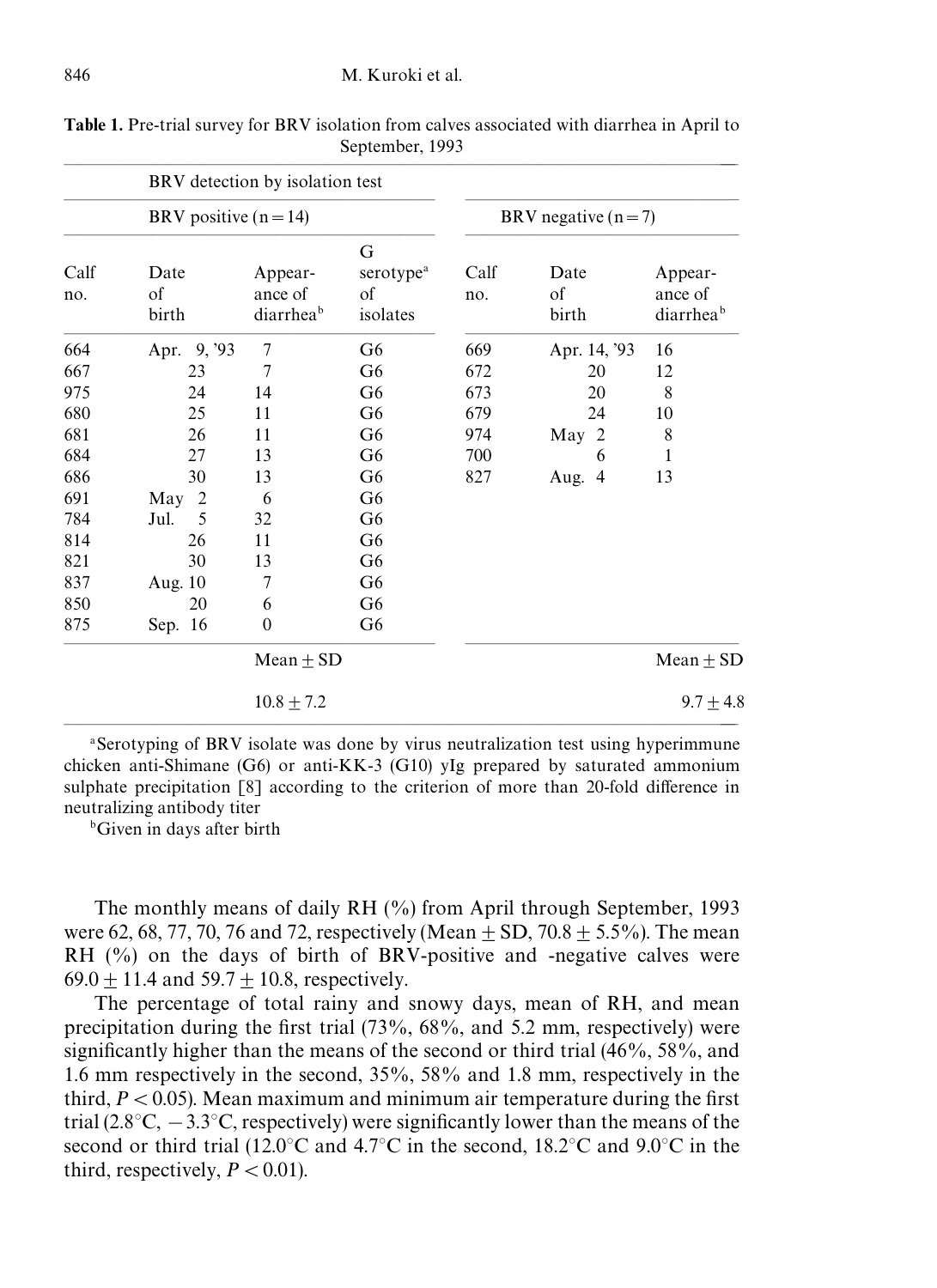From 100 liters of yolk supernatant, 350 g of anti-Shimane and anti-KK-3 yIg spray-dried powder was prepared. The homologous neutralizing antibody titers of anti-Shimane and anti-KK-3 yIg spray-dried powder was  $128000/g$  for each strain. Data on body weight gain, BRV detection and mortalities in the three field trials are summarized in Table 2. In the first trial, the yIg-treated calves, compared with control calves, showed a significant increase in body weight  $(P < 0.01)$  as well as a significant decrease in the number of calves excreting high titer ( $> 10^4$  TCID<sub>50</sub>/g of feces) of BRV (*P* < 0.01). The number of dead calves in the treated and control calves were 2 and 3, respectively. BRV was detected from the 2 dead calves (No. 119 and No. 125) but not from surviving calves in the treated group. In contrast, BRV was detected from all calves except one (dead calf No. 126) in the control group (Tables 2, 3). There were no significant differences between treated and control calves in both the second and third trials regarding body weight gain and virus excretion (Table 2). In these two trials, BRV was not detected from dead calves coming from treated or control groups. The main causes of accidental death were fracture and impaired health of the dam.

The mean total fecal scores of treated groups in the first, second, third and all trials combined were  $8.2 \pm 4.4$ ,  $7.9 \pm 3.7$ ,  $5.6 \pm 3.1$ , and  $7.2 \pm 3.8$ , respectively. The same scores for control groups in the first, second, third, and all trials combined were  $8.8 \pm 4.9$ ,  $6.3 \pm 3.7$ ,  $6.8 \pm 3.7$ , and  $7.3 \pm 4.1$ , respectively. There was no significant difference in fecal scores between the treated and control groups in each trial.

| No.<br>οf<br>trial | Treatment<br>group(n) | Body weight gain<br>$(Mean \pm SD)$ | No. of<br>BRV-positive<br>calves |              |                            |
|--------------------|-----------------------|-------------------------------------|----------------------------------|--------------|----------------------------|
|                    |                       | kg                                  | $\frac{0}{0}$                    |              | $10^2 - 10^{4a} > 10^{4b}$ |
| First              | (10)<br>yIg           | $3.5 + 5.2^{\circ}$                 | $11.1 + 17.0$                    | $\mathbf{0}$ | 2 <sup>d</sup>             |
|                    | $cone$ (10)           | $-0.5 \pm 2.5$                      | $-1.4 + 9.3$                     | $\Omega$     | 9                          |
| Second             | (10)<br>yIg           | $2.9 \pm 4.5$                       | $9.3 + 14.6$                     | $\Omega$     | $\theta$                   |
|                    | (10)<br>con           | $3.0 \pm 5.6$                       | $10.9 \pm 20.3$                  | $\Omega$     | 1                          |
| Third              | (10)<br>yIg           | $2.7 \pm 5.4$                       | $8.3 \pm 18.1$                   | 4            | $\theta$                   |
|                    | (10)<br>con           | $1.8 \pm 3.4$                       | $8.0 \pm 13.4$                   | 4            | 1                          |

Table 2. Summary of results in three field trials

<sup>a</sup>Infectious virus titer;  $10^2$  to  $10^4$  TCID<sub>50</sub>/gram of feces

<sup>b</sup>Infectious virus titer; over  $10^4$  TCID<sub>50</sub>/gram of feces

 $dP$  < 0.01, compared with control group of the first trial by Fisher exact test

e Control as non-treated group

 $P$  < 0.05, compared with control group of the first trial by Welch test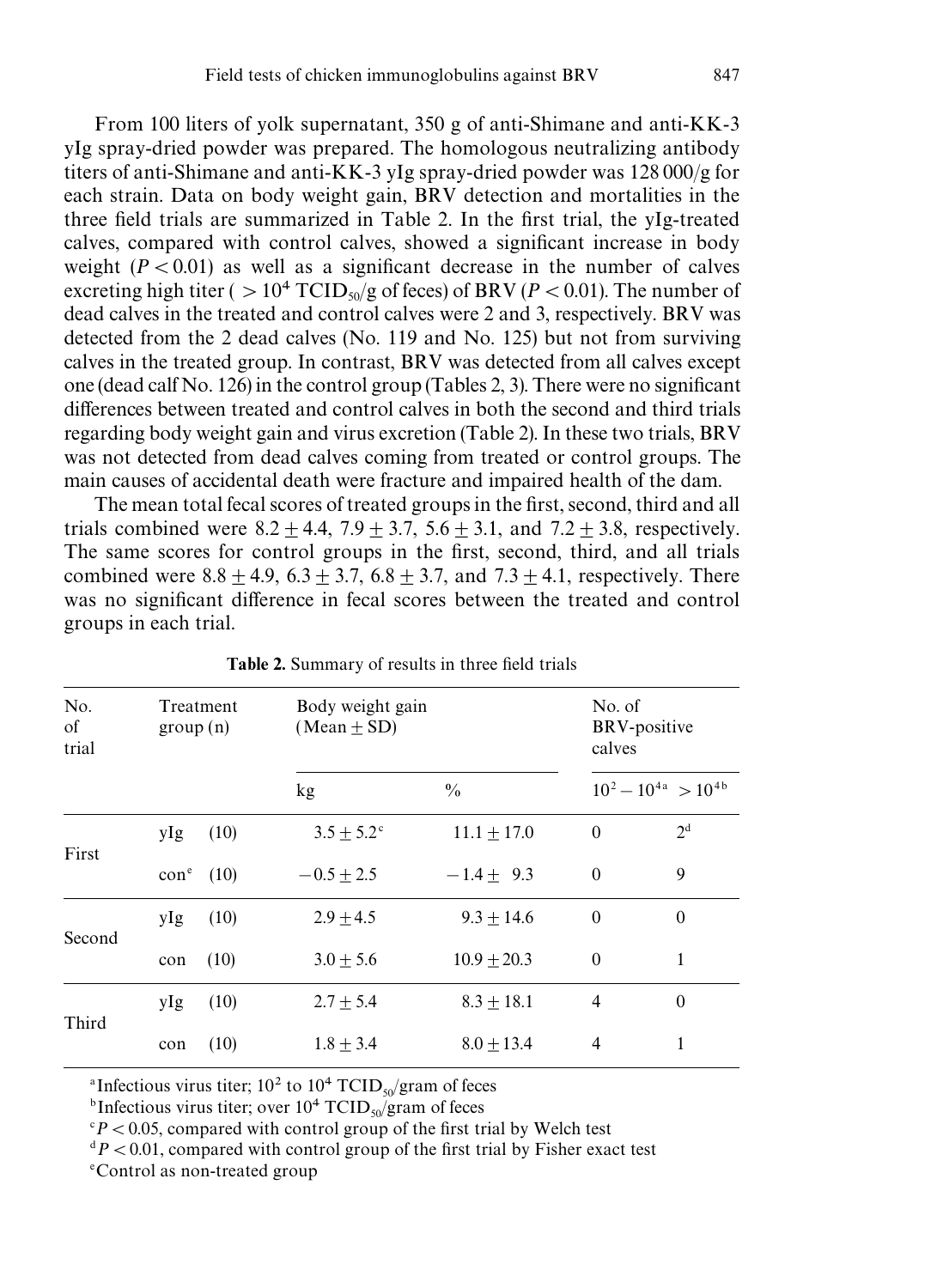| Group   | Survived<br>or<br>died<br>(n) | No.<br>of<br>calf                 | Sex                         | Cumulative<br>fecal<br>score <sup>a</sup> | <b>BRV</b><br>detection | Infectious<br>virus titer<br>$(TCID_{50}/$<br>gram of feces) |  |
|---------|-------------------------------|-----------------------------------|-----------------------------|-------------------------------------------|-------------------------|--------------------------------------------------------------|--|
| yIg-    | Survived                      | 113                               | $\operatorname{\mathsf{P}}$ | 12                                        |                         | $< 10^{2}$                                                   |  |
| treated | (8)                           | 115                               |                             | 11                                        |                         | < 10 <sup>2</sup>                                            |  |
|         |                               | 117                               |                             | 16                                        |                         | $< 10^2$                                                     |  |
|         |                               | 121                               | ふるるるる                       | 11                                        |                         | $< 10^2$                                                     |  |
|         |                               | 123                               |                             | $\overline{2}$                            |                         | $< 10^2\,$                                                   |  |
|         |                               | 127                               |                             | 10                                        |                         | $< 10^{2}$                                                   |  |
|         |                               | 129                               | $\vec{\delta}$              | 5                                         |                         | $< 10^{2}$                                                   |  |
|         |                               | 131                               | $\overline{P}$              | 5                                         |                         | $< 10^2\,$                                                   |  |
|         | Died<br>(2)                   | (Time of<br>$death)$ <sup>b</sup> |                             |                                           |                         |                                                              |  |
|         |                               | 119                               | $\operatorname{\mathsf{P}}$ | 5(8)                                      | $^{+}$                  | $> 10^4$                                                     |  |
|         |                               | 125                               | 3                           | 5(17)                                     | $^{+}$                  | $> 10^4$                                                     |  |
| Control | Survived                      | 114                               | $\vec{\mathcal{S}}$         | 13                                        | $^{+}$                  | $> 10^4$                                                     |  |
|         | (7)                           | 118                               |                             | $\overline{2}$                            | $^{+}$                  | $> 10^4$                                                     |  |
|         |                               | 120                               | 949949                      | 10                                        | $^{+}$                  | $> 10^{4}$                                                   |  |
|         |                               | 124                               |                             | 3                                         | $^{+}$                  | $> 10^4$                                                     |  |
|         |                               | 128                               |                             | 13                                        | $^{+}$                  | $> 10^{4}$                                                   |  |
|         |                               | 130                               |                             | 13                                        | $^{+}$                  | $> 10^{4}$                                                   |  |
|         |                               | 132                               | 3                           | 5                                         | $\ddot{}$               | $> 10^4$                                                     |  |
|         | Died<br>(3)                   | (Time of<br>$death)$ <sup>b</sup> |                             |                                           |                         |                                                              |  |
|         |                               | 116                               |                             | 14(11)                                    | $^{+}$                  | $> 10^4$                                                     |  |
|         |                               | 122                               | $240 + 24$                  | 3(7)                                      | $^{+}$                  | $> 10^{4}$                                                   |  |
|         |                               | 126                               |                             | 12(10)                                    |                         | $< 10^{2}$                                                   |  |

Table 3. Summary of results in the first trail

a For 2 weeks in survived calves

bDays after birth

The TP and neutralizing antibody titers of serum samples from calves used in the first trial are shown in Table 4. The mean TP level  $(g/d)$  in the surviving and dead calves were 5.6  $\pm$  0.9 and 4.5  $\pm$  0.6, respectively. The mean TP levels in the surviving calves in the first trial were significantly higher than those of the dead calves  $(P \lt 0.05)$  in this trial. The neutralizing antibody titer against either Shimane or KK-3 BRV was not detected from calf No.  $125$  ( $\lt$  10). The titer in a commercial fetal calf serum was also \10 (negative) against both Shimane and KK-3 strains and its serum TP concentration was  $3.8 \text{ g/dl}$ . The mean TP levels detected in all calves used were  $5.4 + 0.9$  g/dl (Table 4). The mean of anti-KK-3 serum neutralizing antibody titer in all groups was higher than the mean of anti-Shimane titer. This may have been due to transfer of serum antibody specific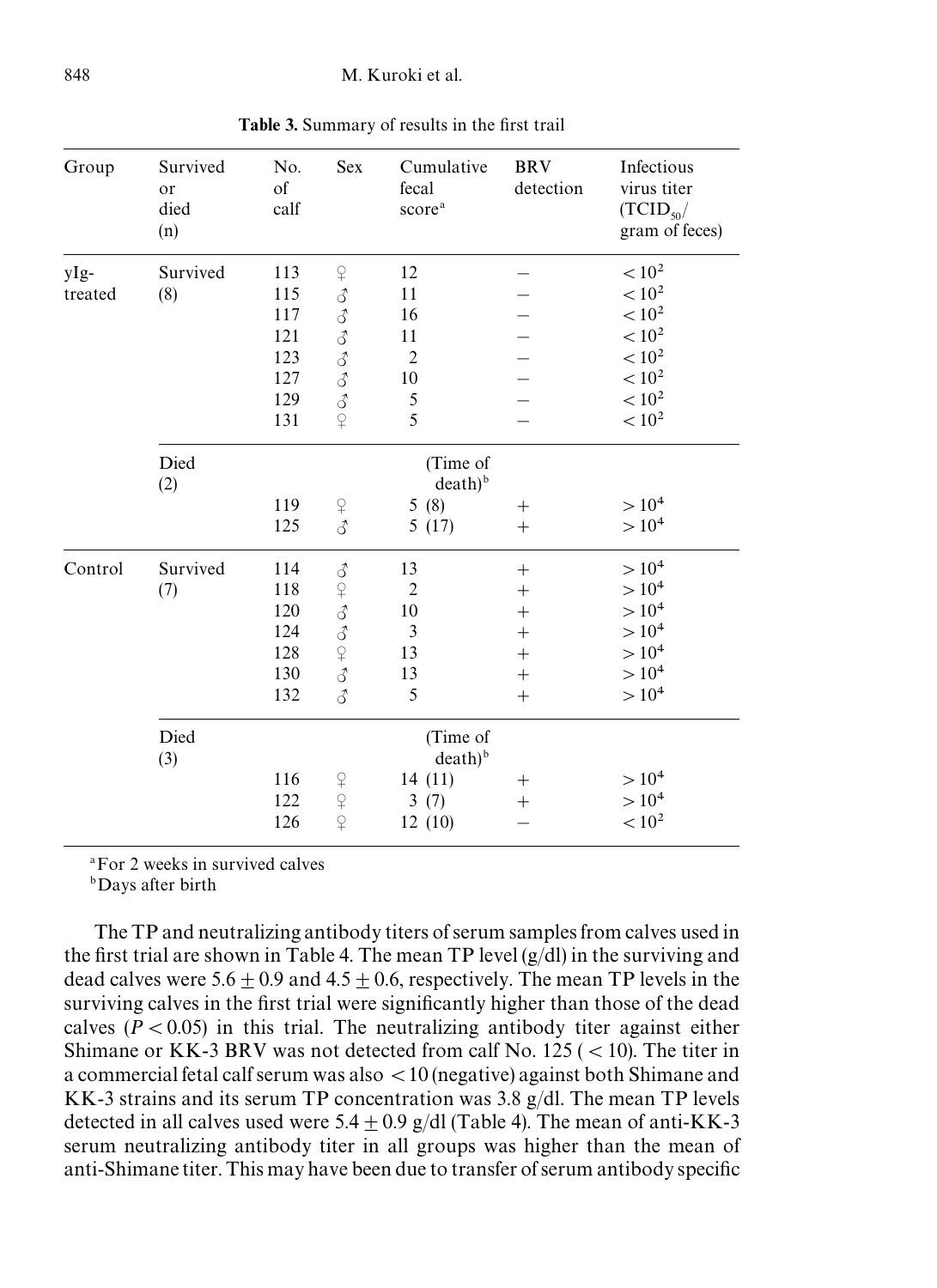| Calf<br>group | Survived<br>or<br>died | Calf<br>no | <b>BRV</b><br>detection  | Total<br>protein<br>(g/dl) | Neutralizing<br>antibody titer<br>against |                  |
|---------------|------------------------|------------|--------------------------|----------------------------|-------------------------------------------|------------------|
|               | (n)                    |            |                          |                            | Shimane                                   | $KK-3$           |
| yIg-          | Survived               | 113        |                          | 4.8                        | 80                                        | 160              |
| treated       | (8)                    | 115        |                          | 6.5                        | 80                                        | 320              |
|               |                        | 117        |                          | 4.2                        | 80                                        | 160              |
|               |                        | 121        |                          | 5.0                        | 1280                                      | 320              |
|               |                        | 123        | $\overline{\phantom{0}}$ | 5.4                        | 80                                        | 320              |
|               |                        | 127        | $\overline{\phantom{0}}$ | 4.8                        | 80                                        | 160              |
|               |                        | 129        | $\overline{\phantom{0}}$ | 6.5                        | 320                                       | 320              |
|               |                        | 131        | $\overline{\phantom{0}}$ | 7.8                        | 160                                       | 640              |
|               |                        |            | Mean $\pm$ SD            | $5.6 \pm 1.2$              | $270\pm417$                               | $300 \pm 159$    |
|               | Died                   | 119        | $^{+}$                   | 4.2                        | $80\,$                                    | 320              |
|               | (2)                    | 125        | $^{+}$                   | 4.4                        | $\mathbf{0}$                              | $\boldsymbol{0}$ |
|               |                        |            | $Mean \pm SD$            | $4.3 \pm 0.1$              | $40 \pm 57$                               | $160 \pm 226$    |
| Control       | Survived               | 114        | $^{+}$                   | 5.7                        | 320                                       | 640              |
|               | (7)                    | 118        | $^{+}$                   | 5.8                        | 160                                       | 640              |
|               |                        | 120        | $^{+}$                   | 6.1                        | 160                                       | 320              |
|               |                        | 124        | $^{+}$                   | 5.9                        | 1280                                      | 640              |
|               |                        | 128        | $^{+}$                   | 4.8                        | 40                                        | 640              |
|               |                        | 130        | $^{+}$                   | 5.5                        | 40                                        | 320              |
|               |                        | 132        | $^{+}$                   | 5.5                        | 80                                        | 320              |
|               |                        |            | Mean $\pm$ SD            | $5.6 \pm 0.4^{\text{a}}$   | $297 + 444$                               | $503 \pm 171$    |
|               | Died                   | 116        | $^{+}$                   | 5.1                        | 80                                        | 640              |
|               | (3)                    | 122        | $^{+}$                   | 5.2                        | 320                                       | 640              |
|               |                        | 126        |                          | 3.8                        | 80                                        | 320              |
|               |                        |            | $Mean \pm SD$            | $4.7 \pm 0.8$              | $160 + 139$                               | $533 \pm 185$    |
| All           | Survived<br>(15)       |            | Mean $\pm$ SD            | $5.6 \pm 0.9^{\rm b}$      | $283 \pm 414$                             | $395 \pm 190$    |
|               | Died<br>(5)            |            | Mean $\pm$ SD            | $4.5 \pm 0.6$              | $112 \pm 121$                             | $384 \pm 268$    |
|               | Total<br>(20)          |            | Mean $\pm$ SD            | $5.4 \pm 0.9$              | $240 \pm 368$                             | $392 \pm 204$    |

Table 4. Serum total protein and virus neutralization antibody titers to Shimane and KK-3 strains of BRV in 24 h sera of calves in the first trial

 $\alpha$ <sup>2</sup> $P$  < 0.05, compared with dead calves in the control group

 $\Delta^b P < 0.05$ , compared with all dead calves in this trial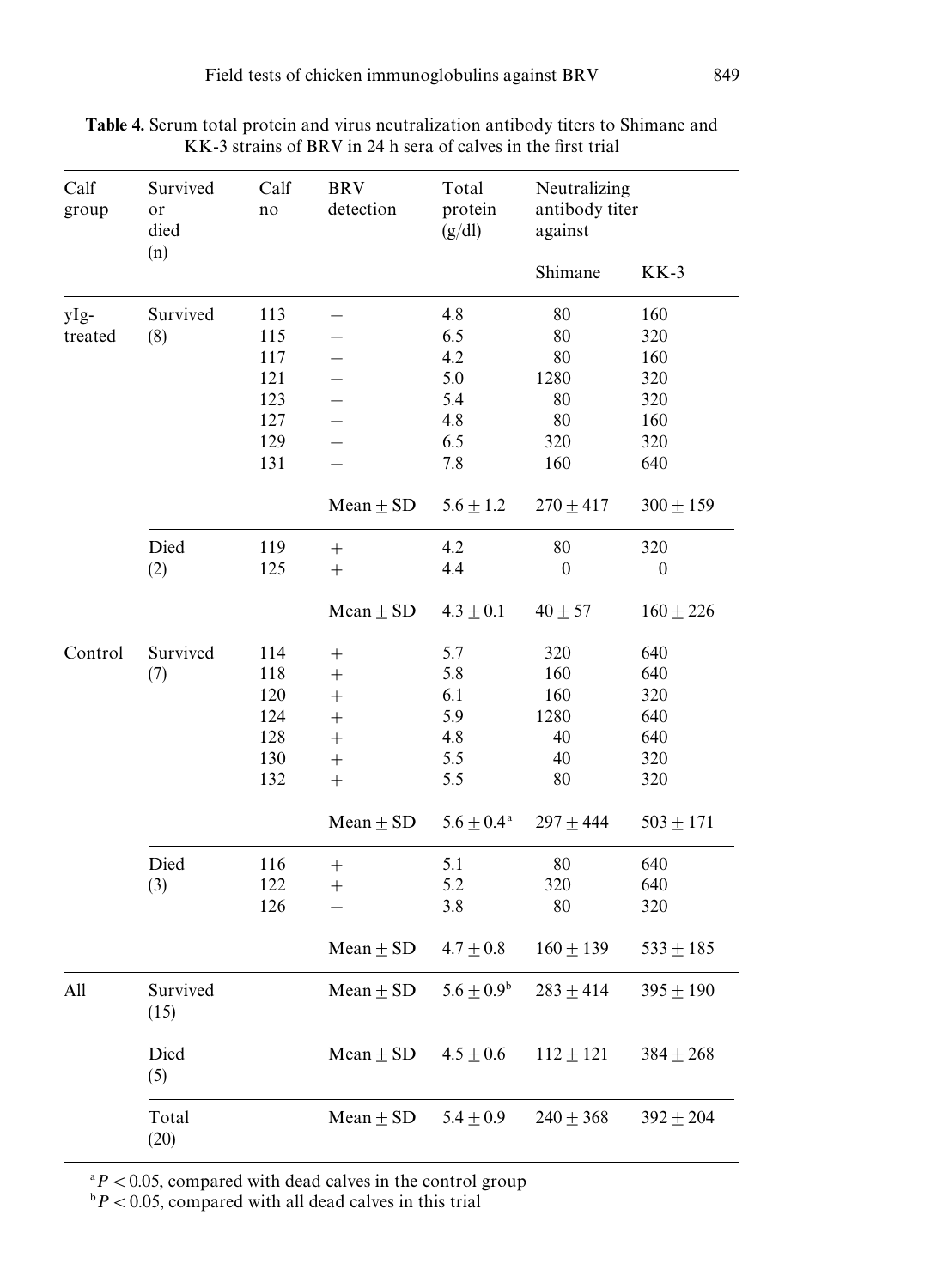for BRV G6 to the intestinal lumen during epidemic outbreaks of BRV G6 as observed elsewhere [3, 10].

In this study, the efficacy of BRV specific yIg in protecting neonatal calves under field conditions was gauged according to body weight gain, the number of calves that died after treatment, BRV titer in stool and fecal score. In the first trial, oral yIg administereddaily to neonatal calves for 2 weeks after birth greatly enhanced ( $P \lt 0.05$ ) the rate of body weight gain and markedly reduced BRV titer in stools as well as the number of calves shedding the virus in stools  $(P\lt 0.01)$ . In this trial, dead calves in treated and control groups were undernourished (low serum neutralizing antibody titer, and had low serum TP) which may have predisposed them to a host of other complications[17] and thus could not be considered in the overall efficacy evaluation. The second and third trials did not show significant yIg efficacy due to low grade infection seen during these trial. Some factors may help explain these findings. Firstly, there was an unusually prolonged low RH and precipitation recorded in Japan during these trials (summer of 1994). It had been observed that low RH adversely affects rotavirus infectivity  $\lceil 1, 11, 12 \rceil$ . Secondly, there may have been a decline in the quantityof infectious virus shed into the environmentdue to yIg treatmentin the first trial resulting in lesser virus load for succeeding trials in the same premises.

yIg treatment prevented viral shedding in some but not all calves. However, there was no relationship observed between BRV stool titer and presence or severity of diarrhea (data not shown) indicating that under field conditions, host and environmental factors are critical factors in induction of diarrhea. We used the stool titer to gauge efficacy since reduction or prevention of excretion and virus spread is an important factor in the control of BRV transmission cycle. Within the two-week post-natal period, the overall reduction in viral excretion was marked and most clearly seen in trial 1 when environmental conditionswere conductive to BRV transmission as shown by stool titers (Table 2).

The observation that yIg-treated calves had a marked advantage in overall body weight gain and virus excretion profile led us to conclude that the efficacy of our bivalent (G6, G10) trial product derived from specific reactivity between the field strain and our yIg specific for G6 serotype which was isolated in the farm. Although we used colostrum-fed calves as preferred by the farmers for their livestock in this trial, the effect of yIg would probably have been more dramatic in a dairy herd in which calves received no colostrum or milk but yIg plus artificial milk replacer.

## References

- 1. Abad FX, Pintó RM, Bosch A (1994) Survival of enteric viruses on environmental fomites. Appl Environ Microbiol 60:3 704*—*3 710
- 2. Bartz CR, Conklin RH, Tunstall CB, Steele JH (1980) Prevention of murine rotavirus infection with chicken egg yolk immunoglobulins. J. Infect Dis 142: 439*—*441
- 3. Besser TE, Gay CC, McGuire TC, Evermann JF (1988) Passive immunity to bovine rotavirus infection associated with transfer of serum antibody into the intestinal lumen. J. Virol 62: 2 238*—*2 242